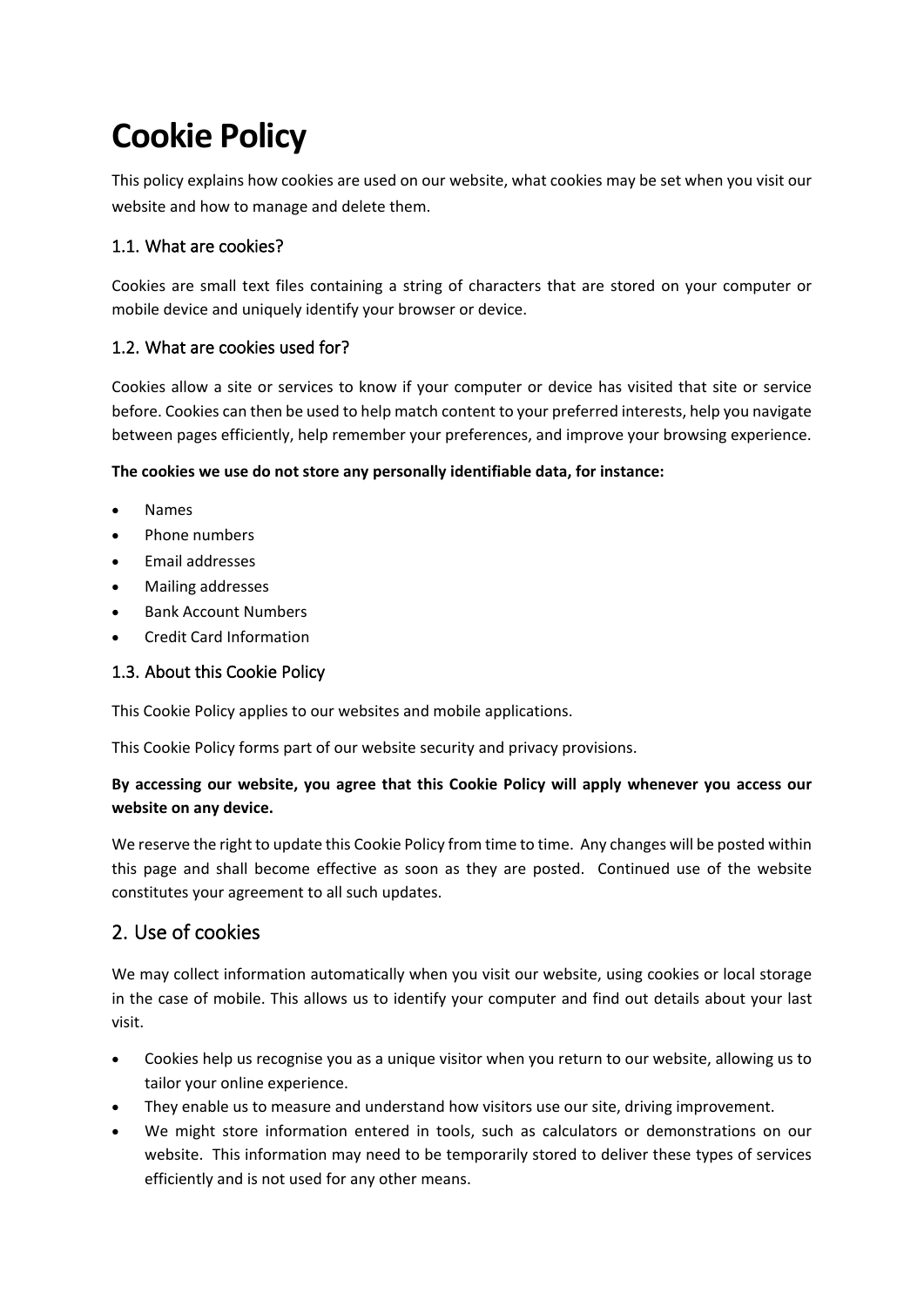If you choose not to allow cookies, the quality of your browsing experience may be reduced.

Information collected by cookies does not personally identify you, but it does identify your computer and your connection to the internet. We only collect general information about your computer settings, your connection to the Internet e.g. operating system and platform, IP address, browsing patterns and interactions with our sites.

You can find further information on cookies, by visiting the following sites:

AboutCookies.org - https://www.aboutcookies.org/ \*

Wikipedia - https://en.wikipedia.org/wiki/HTTP\_cookie \*

## 3. Types of cookies we use

The cookies used on our websites are based on the categories listed in the International Chamber of Commerce UK Cookie guide.

These categories are:

- Strictly necessary cookies
- Performance cookies
- Functionality cookies
- Targeting or advertising cookies

#### 3.1. Strictly necessary cookies

Strictly necessary cookies are essential for our site to function and allow you to access secure areas. These are primarily session cookies and are deleted when you leave the site.

#### **Strictly necessary cookies are used to:**

- Display the most appropriate website to different types of user.
- Allow you to login to our transactional secure sites.

These cookies cannot be turned off individually but you can change your browser setting to refuse all cookies if you do not wish to accept them. However, without these cookies, services like accessing your online account cannot be provided.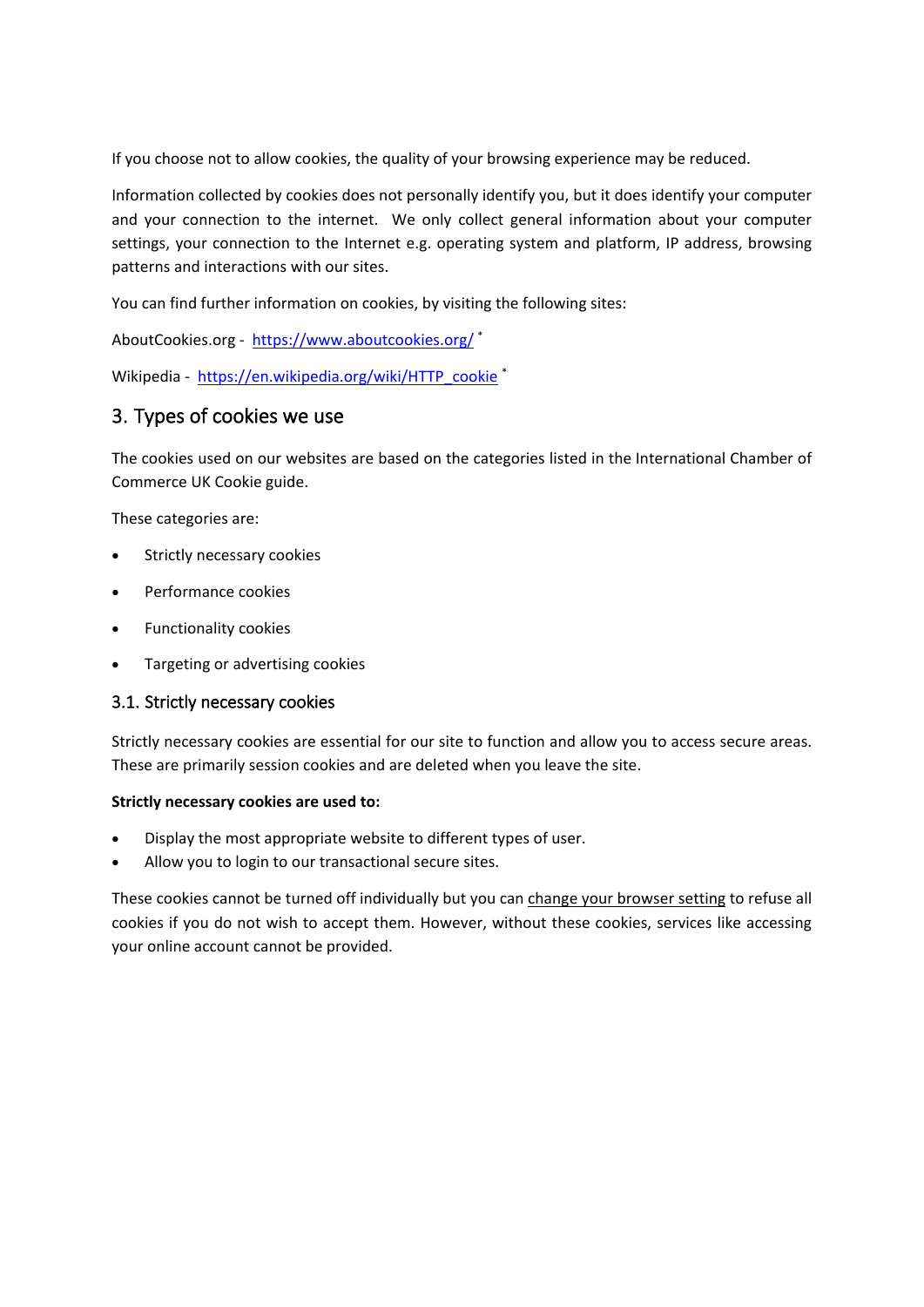## 3.2. Performance Cookies

Performance cookies are used to measure browsing activity, in order to learn about how you use our website. For example, which pages you visit most frequently, how you link to our site and whether you have any issues or error messages from web pages.

These cookies do not collect information that identifies you. Any information collected by these cookies is aggregated and therefore anonymous. We only use this information to improve how our website works and to provide you with a better online experience.

#### **Performance cookies are used to:**

- Measure the performance of our website and collect information on how you use it in order for us to provide you with the best possible online service
- Help us improve our website by measuring any errors you may experience
- Help us test different designs on our website in order to improve your online experience

## **By using our website, you indicate that you accept the use of 'Performance' cookies. Preventing them will affect our ability to improve our site for our users.**

Google Analytics (GA) is a web analytics service provided by Google Inc. that provides statistics about visitors to our website. You can find further information on how to opt out of these cookies by visiting: https://tools.google.com/dlpage/gaoptout

## 3.3. Functionality cookies

Functional cookies allow us to remember certain preferences you have selected in order for us to tailor our website to you.

#### **Functional cookies are used to:**

- Remembering if you have previously accepted terms and conditions to prevent repetitive pop-up messages or disclaimers.
- Share information with partners to provide a service on our website. The information shared is only to be used to provide the service, product or function and not for any other purpose.

## **You can control whether these cookies are used but preventing them may mean we cannot offer you some services or promotions. It is also possible that preventing these cookies prevents us from remembering that you did not want a specific service.**

We may also embed video content from websites, such as YouTube. As a result, when you visit a page with content embedded from YouTube, you may be presented with cookies from these websites. Our Firm does not control the dissemination of these cookies. You should use the links above to check the relevant third-party website for more information.